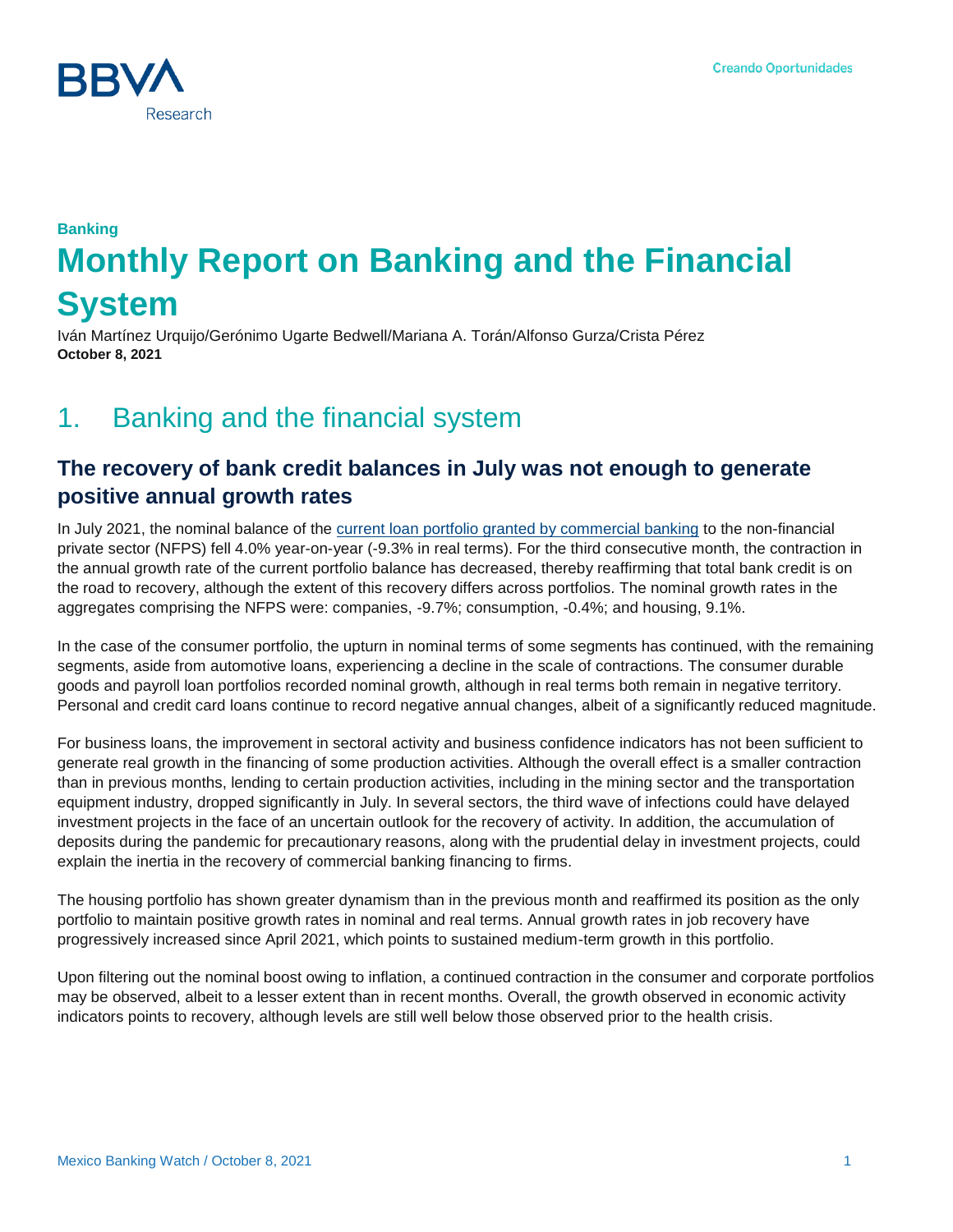

## **The uptick in employment and the third COVID wave accelerated the growth in deposits in July**

The growth of [bank deposits](https://www.bbvaresearch.com/publicaciones/mexico-repunte-del-empleo-y-de-casos-de-covid-fortalecieron-la-captacion-en-julio/) accelerated in July in the face of higher demand deposits by both individuals and firms. This behaviour may be related to the significant growth in formal employment combined with a slowdown in some areas of consumption following the uptick in COVID infections.

Traditional deposits grew by 0.7% in nominal terms (0.1% in real terms) in July, which also allowed for their first positive annual growth rate (0.1% in nominal terms) to be recorded after three consecutive months of decreases. This growth was again bolstered by a monthly increase in demand deposits of 1.46% in nominal terms (0.9% in real terms), which more than offset the 0.9% nominal reduction (-1.5 in real terms) in term deposits.

Despite a lack of closure of activities by authorities, COVID-19 outbreaks have not allowed households, in particular, to establish a more stable spending pattern in order to make use of cash balances accumulated during 2020. Moreover, the positive trend in formal employment in recent months renders the situation conducive to a new accumulation of demand deposits, especially given the preference for liquidity that both households and firms continue to show.

Following what happened throughout the pandemic, it is possible to assert that this new cycle of accumulating cash balances could continue in the short term. This was particularly the case in August, in which a record level of formal job creation was recorded, following the implementation of an outsourcing reform and facing the peak of the third COVID wave. The magnitude of these factors could theoretically outweigh the back-to-school increase in spending traditionally observed in August.

However, as the gains from formal employment level off, given their proximity to pre-pandemic levels, and the third wave of infections eases, we may see a phenomenon similar to that of the first and second quarters of the year, when bank deposits decreased moderately as consumption showed signs of recovery.

### **Update of balance of risks for the Mexican financial system**

The Financial System Stability Council (CESF) has published an update to its [balance of risks.](https://www.banxico.org.mx/publicaciones-y-prensa/miscelaneos/%7B073EFE7F-066A-18AF-A80E-8A34BDC6488E%7D.pdf) The document highlights that global economic activity is still recovering—albeit at a slower pace than anticipated—and that this recovery has varied across countries and sectors, in an environment in which global inflation continues to increase (which could accelerate the withdrawal of monetary stimulus measures) and global financial markets have shown relative stability, although new episodes of volatility cannot be ruled out.

The CESF believes that there are ongoing external risks to the Mexican financial system related to more restrictive and volatile global financial conditions. In terms of domestic risks, it highlights those associated with less dynamism in domestic demand and the likelihood of impacts on the sovereign risk premium as well as the Pemex risk premium and credit rating.

The statement notes that the banking system has continued to show resilience and solid levels of capital and liquidity; however, despite the progressive recovery of economic activity, lending activity has still not picked back up. The performance of non-bank financial intermediaries has been mixed regarding their risk indicators. Due to their low participation in the financial system, this does not represent a potentially binding systemic risk.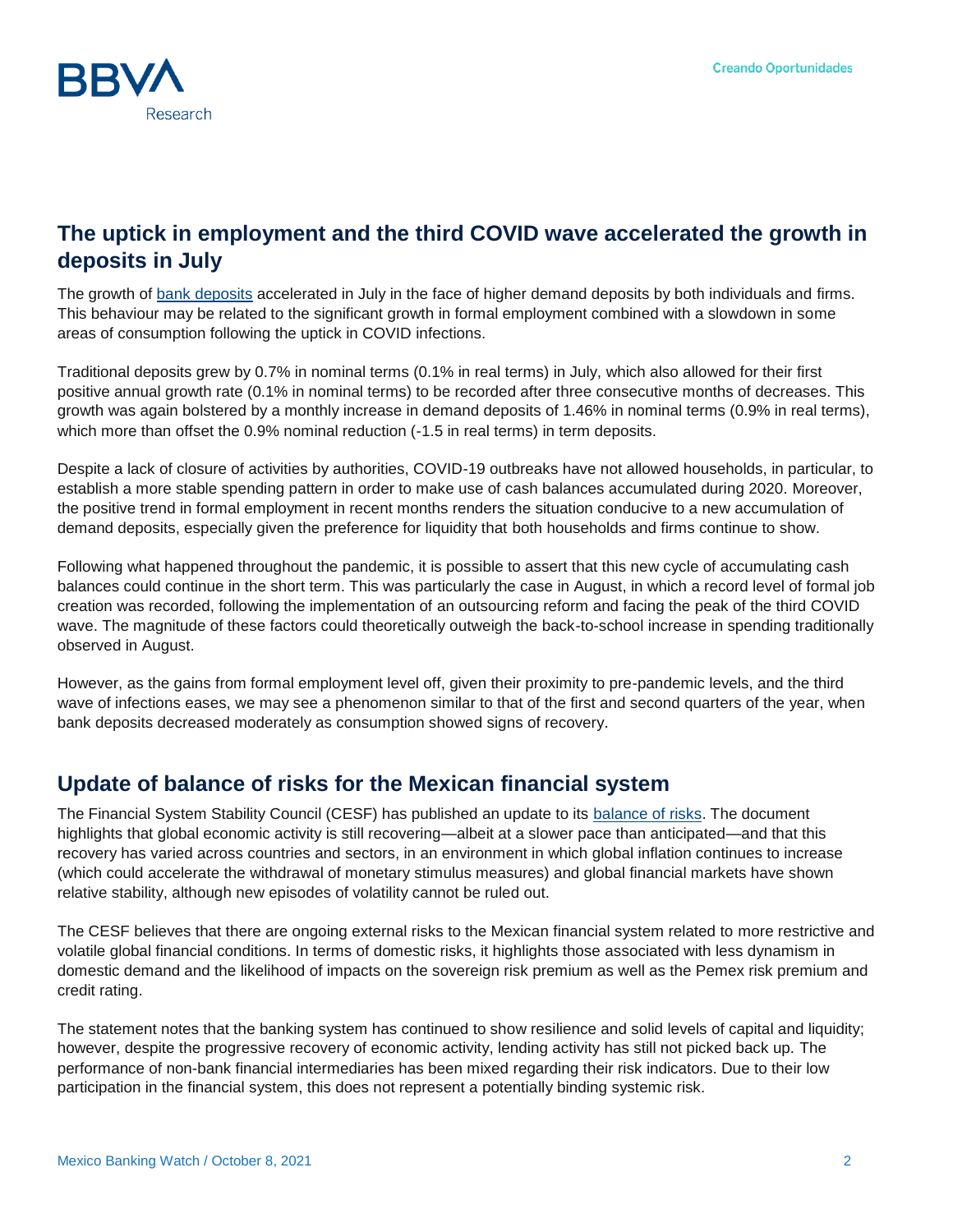

Finally, the CESF analyzed the exposure of the external sector to peso-denominated assets, noting that the holding of government securities has continued to decline in recent months, while the holding of such instruments has increased among certain intermediaries in the financial system.

## **Liquidation of Accendo Banco, S.A., Institución de Banca Múltiple**

On September 28, 2021, in a [joint statement,](https://www.gob.mx/cms/uploads/attachment/file/670510/Comunicado_de_Prensa_97.pdf) the financial authorities notified Accendo Banco, S.A. of the revocation of its authorization to organize and operate as a commercial banking institution due to the fact that adjustments to the institution's accounting records required by the CNBV reflected a deterioration in capitalization levels, placing them below the minimum regulatory levels.

The Bank Savings Protection Institute (IPAB) will act as liquidator and carry out the payment of deposits and other public transactions that constitute secured obligations. The maximum amount covered by deposit insurance is 400,000 UDIs (equivalent to MXN 2,769,169.20 as of September 29, 2021). It is estimated that a payment will be made to 1,519 depositors, of which 96% are protected for the full amount of their savings and the remaining 4% will receive payment up to the insurance limit.

It should be noted that the situation of Accendo is a result of regulatory non-compliance, and is unrelated to the financial and economic scenario derived from the COVID-19 pandemic. In addition, the bank's assets represent 0.08% of the total in the system, so its liquidation does not pose a risk to the stability of the Mexican financial system as a whole.

#### **Business loans continue to decline across all regions during 2Q21**

According to the [Bank of Mexico's Regional Economic Report](https://www.banxico.org.mx/publicaciones-y-prensa/reportes-sobre-las-economias-regionales/%7BA5107075-577B-F335-F4FA-74C51E2B66B4%7D.pdf)<sup>1</sup>, the current commercial banking portfolio of private nonfinancial firms registered a real annual decrease<sup>2</sup> of 17.7% in 2Q21, a slightly higher figure as compared to the 17.2% drop recorded in the previous quarter, marking 4 consecutive quarters in negative territory. Bank financing in the Central region, which accounts for 55% of credit, contributed -12.4 of these -17.6 pp, while -3.7 pp are attributable to the Northern region, -0.9 pp to the North-Central region, and -0.6 to the Southern region.

The contraction in credit intermediation presented in the document includes the month of June, during which a fall in credit balances during 2Q21—of a much greater magnitude than the growth experienced during the same quarter of 2020—can be observed in 3 of the 4 regions (representing 93% of the portfolio), which points to lower demand for financing, exacerbating the accounting effect that could be represented by the use of credit lines by firms during 2Q20.

In terms of the portfolio by type of activity, during 2Q21, the agricultural sector recorded the highest contractions in the country's Central and Southern regions, with real growth rates of -17.3% and -16.3%, respectively. In the case of the Southern region, the decrease in these balances is even greater than in 1Q21. The current portfolio of primary

l

<sup>1:</sup> Regional classification in the report: the North includes Baja California, Chihuahua, Coahuila, Nuevo León, Sonora and Tamaulipas; the North-Central region covers Aguascalientes, Baja California Sur, Colima, Durango, Jalisco, Michoacán, Nayarit, San Luis Potosí, Sinaloa and Zacatecas; the Central region is made up of Mexico City, Mexico State, Guanajuato, Hidalgo, Morelos, Puebla, Queretaro and Tlaxcala; and the Southern region encompasses Campeche, Chiapas, Guerrero, Oaxaca, Quintana Roo, Tabasco, Veracruz and Yucatan. 2: It should be noted that the real variation does not take into account exchange rate effects.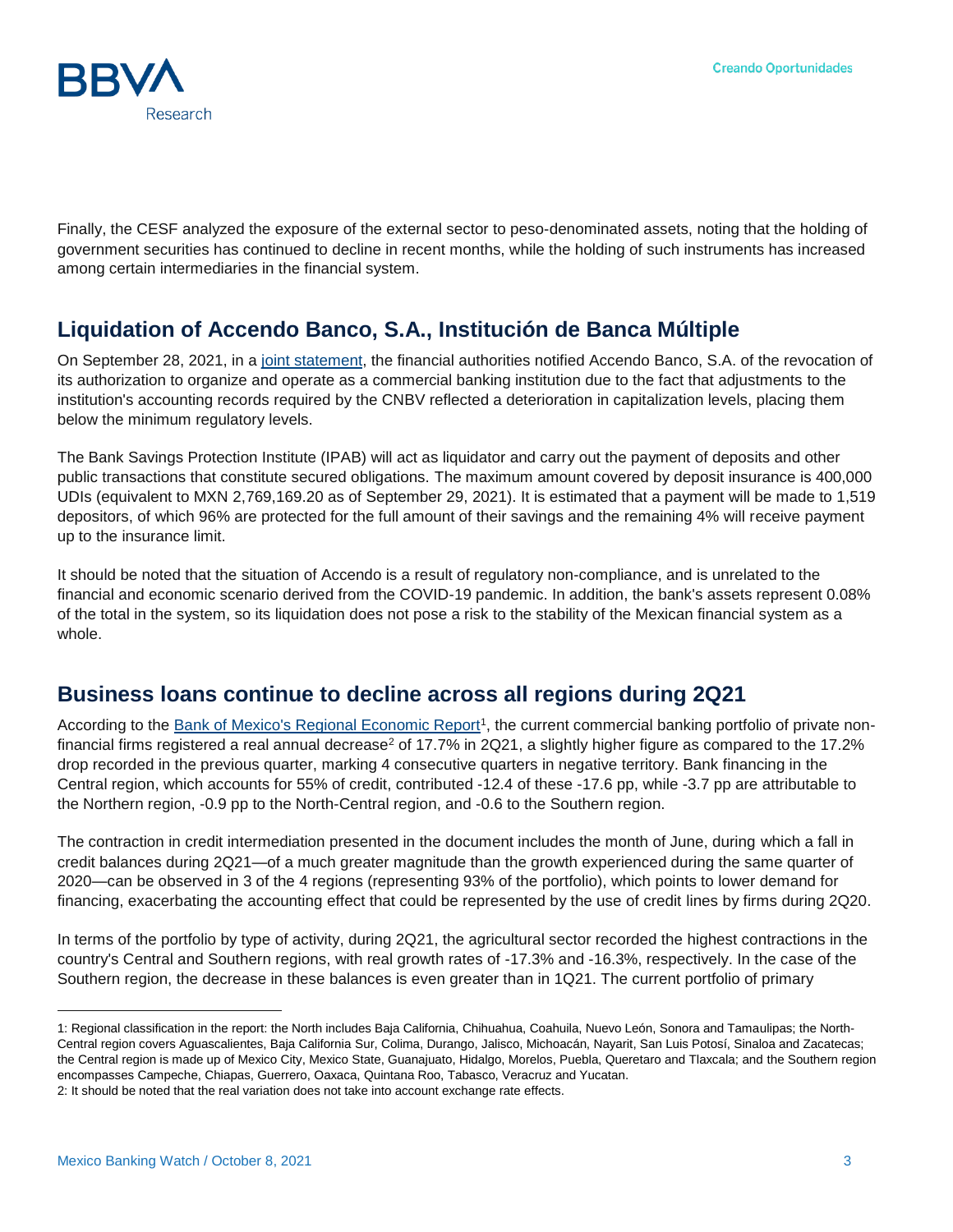

activities in the North-Central region fell by 4.3%, while the Northern region experienced a decline of 1.0%, which were lower drops than those recorded in the previous quarter.

Similarly, the largest contraction in the case of industry was once again recorded in the Central region, with a real annual contraction of -20.8%, followed by the Northern (-16.7%), Southern (-11.4%) and North-Central (-6.9%) regions, with the latter being the only region with a lower decline than in 1Q21. In terms of tertiary activities, the Central region experienced the largest real annual contraction (-22.1%), followed by the Northern region (-20.5%). The decreases in the current portfolio of services in the North-Central and Southern regions were -6.0% and -9.5%, respectively.

According to our analysis, the recovery in activity has not yet translated into widespread growth across sectors and regions. The worst of the health crisis seems to have passed, with an overall resumption of indoor activities in several regions and expected recovery of employment and consumption indicators. In addition, bottlenecks in global supply chains seem to have started to clear. However, in order to boost the business loan market, it is necessary to foster an environment of certainty for flows of investment to resume, complementing the current expectation of higher incomes. The inertia in demand recovery could be explained largely by still-depressed demand owing to both the reluctance to direct capital toward investment projects and the possibility of balances accumulated in term deposits during the health crisis to act as a substitute for financing.

#### **Support programs for banks and their debtors seem to have been effective in preventing a credit crisis: BIS Quarterly**

In its most recent [Quarterly Review,](https://www.bis.org/publ/qtrpdf/r_qt2109.htm) the Bank for International Settlements (BIS) reviews the effects of programs to support the flow of bank credit during and after the pandemic. In particular, it evaluates programs that are aimed at increasing banks' credit capacity by strengthening their capital and liquidity as well as those that provided incentives for banks to increase their credit by improving the risk/return ratio for the granting of new credit.

With regard to the strengthening of bank credit capacity, the assessment consists of quantifying whether banks that expanded their balance sheet capacity above that of their peers—measured by the change in capital to risk weighted assets and the change in the loan loss provisions to total assets ratio—also experienced higher credit growth.

Using a regression analysis, the BIS concludes that the 1.4% increase in capital as a proportion of risk-weighted assets in 2019 was associated with an 3.3% increase in the annual growth rate of credit during 2020. It should be noted that this effect was more intense during the first quarter of 2020, but continued to be present during the rest of the year.

In addition, the regression analysis makes it possible to conclude that lower increases in the loan loss provisions to total assets ratio are associated with higher increases in credit. Specifically, banks with increases at the midpoint of the distribution experienced credit growth of 2.2 pp annually as compared to banks in the 75th percentile of the distribution.

With regard to programs to increase credit granted through the influence of the risk/return ratio of new loans, mainly through guarantees, the BIS concludes that in countries in which the guarantee programs announced were more extensive, credit grew faster. This effect was most noticeable between the third quarter of 2020 and the first quarter of 2021. In addition, the document finds that SMEs in the sectors that were most affected by COVID-19 were more likely to expand their loans subject to maturities of more than one year in countries in which the guarantee programs were more generous.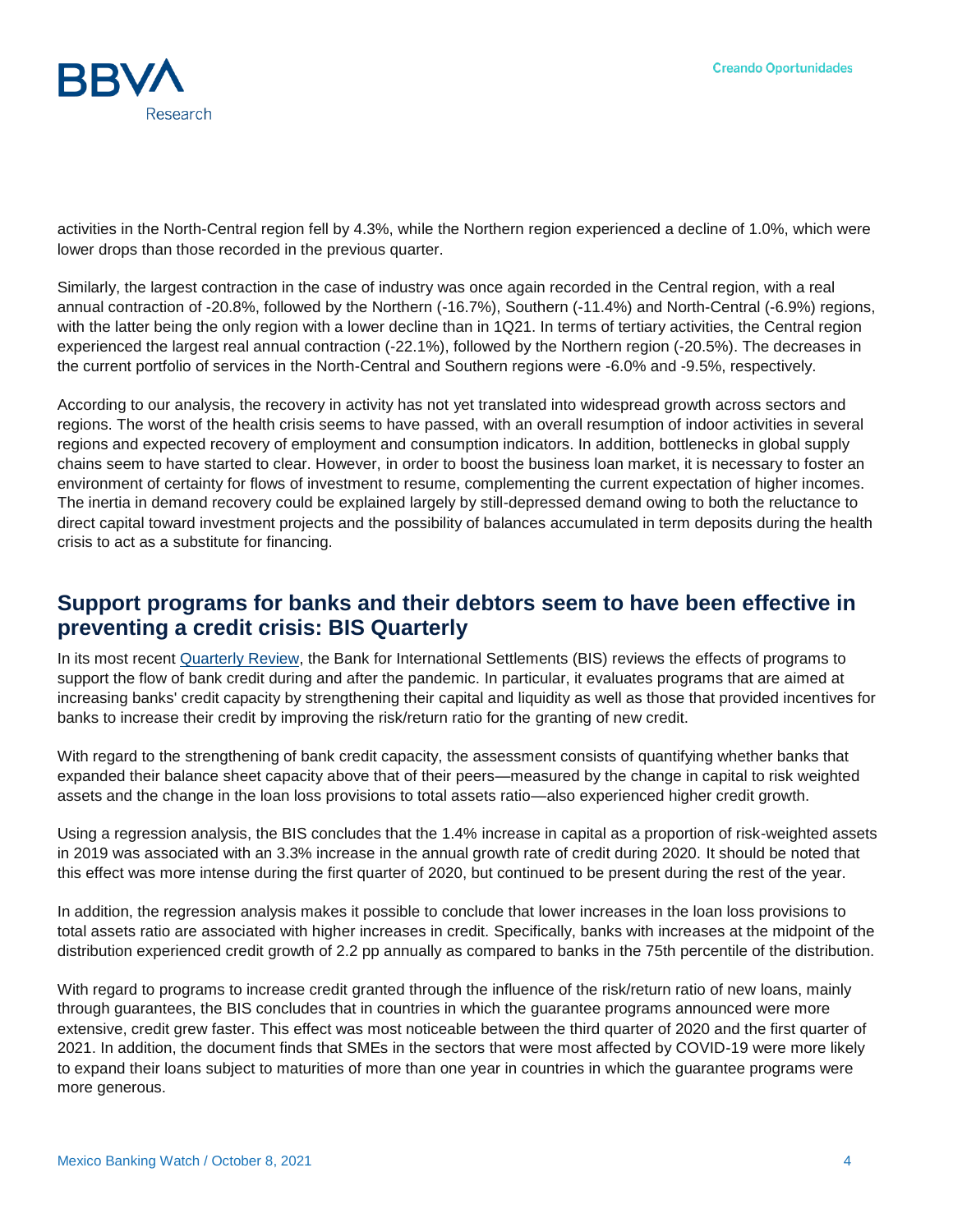

In short, despite the wide range of measures, amounts and duration of support programs, the BIS concludes that support programs for banks and their borrowers appear to have been effective in cushioning the effects of the pandemic and preventing a credit crisis.

## 2. Financial markets

### **Rising interest rates and stock market losses in the face of expectations of higher inflation over a longer period**

For financial markets, September brought about an adjustment to the assumptions underpinning the current narrative, as well as the introduction of greater global risks, all of which resulted in a significant reduction in risk asset prices.

The adjustment to the assumptions came on the inflation side. In recent months, market analyst consensus has been aligned with the Fed's position that the recent increase in prices is temporary. However, toward the last week of September, the chairpersons of the major central banks in developed countries made it clear that this 'transience' will be more prolonged and that high inflation levels will persist for longer than previously anticipated.

This, in addition to the fact that expectations regarding the federal funds rate hike, although still far off, were brought forward based on the recent projections of the members of the Fed's Open Market Committee (FOMC), renders the increase in the slope of the US bond yield curve unsurprising.

The Chinese real estate sector was a key player in the introduction of greater global risks. Fears of default by the real estate developer Evergrande and its potential spread to the rest of the markets triggered episodes of risk aversion during the week of September 20. While the effects were limited to these episodes, it became clear that the consequences of recent regulatory provisions regarding various sectors of the Chinese economy have not been fully incorporated into the prices of financial assets.

The main inflationary change following the adjustments to the narrative was the increase in long-term interest rates in the US curve. The 10-year Treasury bond's yield to maturity increased by 18.0 basis points (bp), closing September at 1.5%, its highest level since June.

Changes in Fed projections and the announcement that tapering would begin prior to the end of this year contributed to an increase in the short end of the curve that led the 2-year Treasury bond's yield to maturity to increase by 7 bp. With this, the slope of the yield curve (10Y-2Y) closed September at 1.2%, its highest level since June.

In Mexico, episodes of risk aversion and the upward revision of the Banxico inflation forecasts—after the observation of data that remained higher than expected—contributed to a 40-bp increase in the 10-year Mbono yield rate during September. With this, the indicator closed the month in question at 7.4%, its highest level since March 2020.

The introduction of risks and adjustments to the narrative was reflected in stock market losses. In the case of North American indices, the S&P 500 registered a 4.8% drop in September, its first monthly decline since January and largest decline since March 2020. The Nasdaq 100 index, which groups together major technology companies, fell by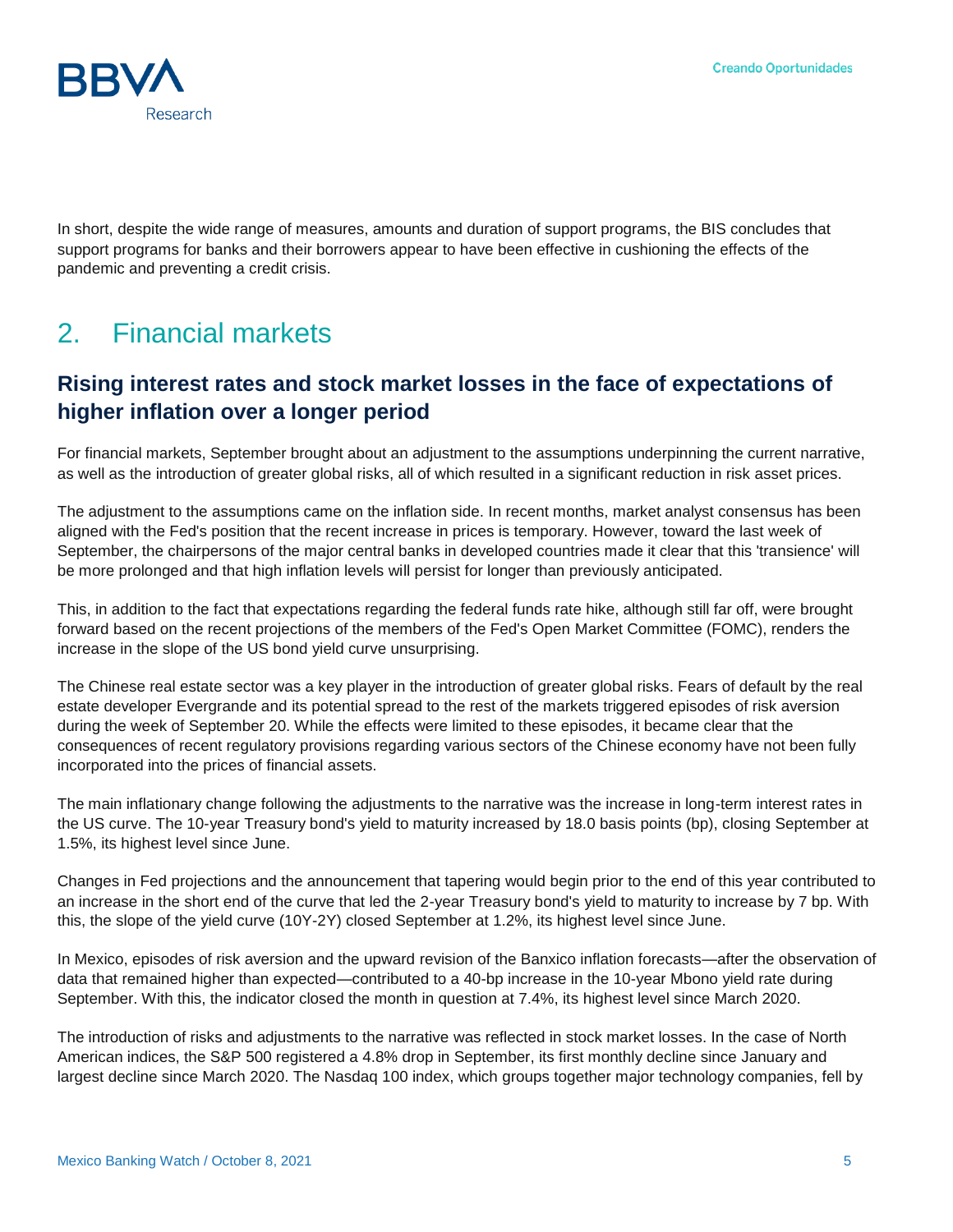

5.3% in September, while the Russell 2000 index, comprised of small-cap companies, fell by 3.1%. These changes speak of the greater sensitivity of stocks of technology companies to the changes in long-term interest rates noted above.

With regard to global stock benchmarks (MSCI World) and emerging market benchmarks (MSCI EM), losses in September were 4.3% and 4.2%, respectively, while the Mexican IPC stock market index experienced losses of 3.6% in the same period.

Episodes of risk aversion, the change in FOMC expectations and a generally higher expected return in real terms on US instruments contributed to a widespread strengthening of the dollar. In September, the US currency experienced gains of 1.7% and 2.9% as compared to the currencies of developed and emerging countries, respectively. The Mexican peso depreciated by 2.8% against the dollar, with the exchange rate closing September at 20.6 pesos per dollar, its highest level since last March. This depreciation positioned the currency as the eighth most depreciated among emerging currencies.

The increase in energy prices almost single-handedly caused a 5.8% increase in the S&P GSCI commodities benchmark in September. This was due to the fact that energy prices were the only component to see increases during this period, albeit of around 11.0%. This is the result of significant price increases for products such as gas and oil, which, in the case of Brent, increased by 7.6% in September, nearly reaching USD 80 per barrel for the first time since 2018. In the case of the Mexican oil mix, the price per barrel already exceeded USD 70 following a 7.9% increase in September.

Bottlenecks across various sectors of the global economy in the context of the pandemic add a significant element of uncertainty to price dynamics. At the moment, the widespread expectation is that they are temporary. However, the longer inflation remains high, the more likely it is that this consensus could be called into question, which could result in early changes in short-term interest rates, the most important element in the current valuation of assets.

It will take several months for a verdict to be reached on the nature of this increase in prices. In the meantime, September could be an indication of changes to come in financial markets during the last quarter of the year.

## 3. Regulation

### **Publications in the DOF (***Diario Oficial de la Federación* **– Official Gazette of the Mexican Federation)**

[9.22](https://www.dof.gob.mx/nota_detalle.php?codigo=5630581&fecha=22/09/2021) Banxico published Circular 6/2021, amending the Rules applicable to securities lending transactions. The publication adjusts certain definitions, clarifies the wording of the rule and includes the possibility of using securities lacking a national scale rating. Among other things, the rule includes insurance and surety institutions as lenders, as well as the CNSF (*Comisión Nacional de Seguros y Fianzas* — Mexican National Insurance and Surety Commission) as an authority; provides for the possibility of transactions being cleared and settled in central counterparty clearinghouses; recognizes master agreements approved by the Securities Industry and Financial Markets Association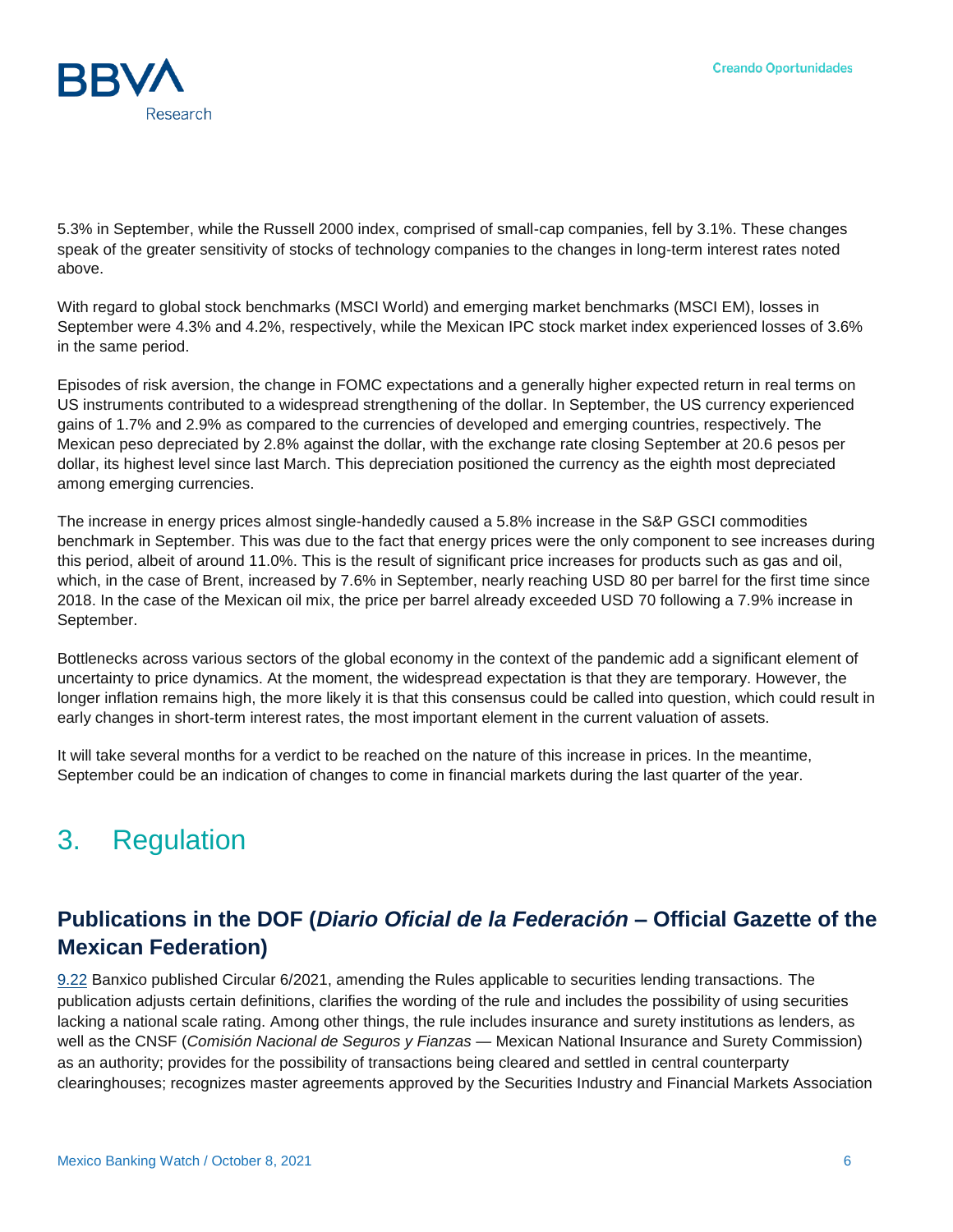

(SIFMA) and the International Securities Lending Association (ISLA); and establishes in detail the characteristics of guarantees to be provided (pledges, stock market pledges, guarantee or administration trusts, and bank deposit payments or pledges), providing the application of an adjustment factor for said guarantees using a methodology that complies with the requirements set out in the rule.

[9.23](https://www.dof.gob.mx/nota_detalle.php?codigo=5630657&fecha=23/09/2021) The CNBV amended the General provisions applicable to credit institutions with regard to commission agents. These amendments include clarifications and broadening of services that are exempt from the regime provided for in the rule, as well as the flexibilization of the contracting of correspondents for the sale and purchase of dollars. They also detail the procedure for seeking to carry out additional transactions than those authorized in the strategic plan or for introducing a new technology to operate with commission agents, requiring institutions to submit a Correspondent Certification Form with information from relevant pre-operational tests, in addition to removing the list of entities banned from acting as bank commission agents (foreign exchange centers, unrelated pawn shops and brokerage houses). In addition, the amendments remove the 12-month period required to contract with commission agents who had previously served as exclusive correspondents for another institution.

[9.23](https://www.dof.gob.mx/nota_detalle.php?codigo=5630656&fecha=23/09/2021) The CNBV adjusted the "Resolution amending the general provisions applicable to credit institutions", published on March 13, 2020, to allow credit institutions to choose to start using the effective interest rate as of January 1, 2022 or continue using the contractual rate for the duration of the 2022 financial year; this choice must be disclosed in their quarterly and annual financial statements and disclosed to the CNBV before the end of 2021.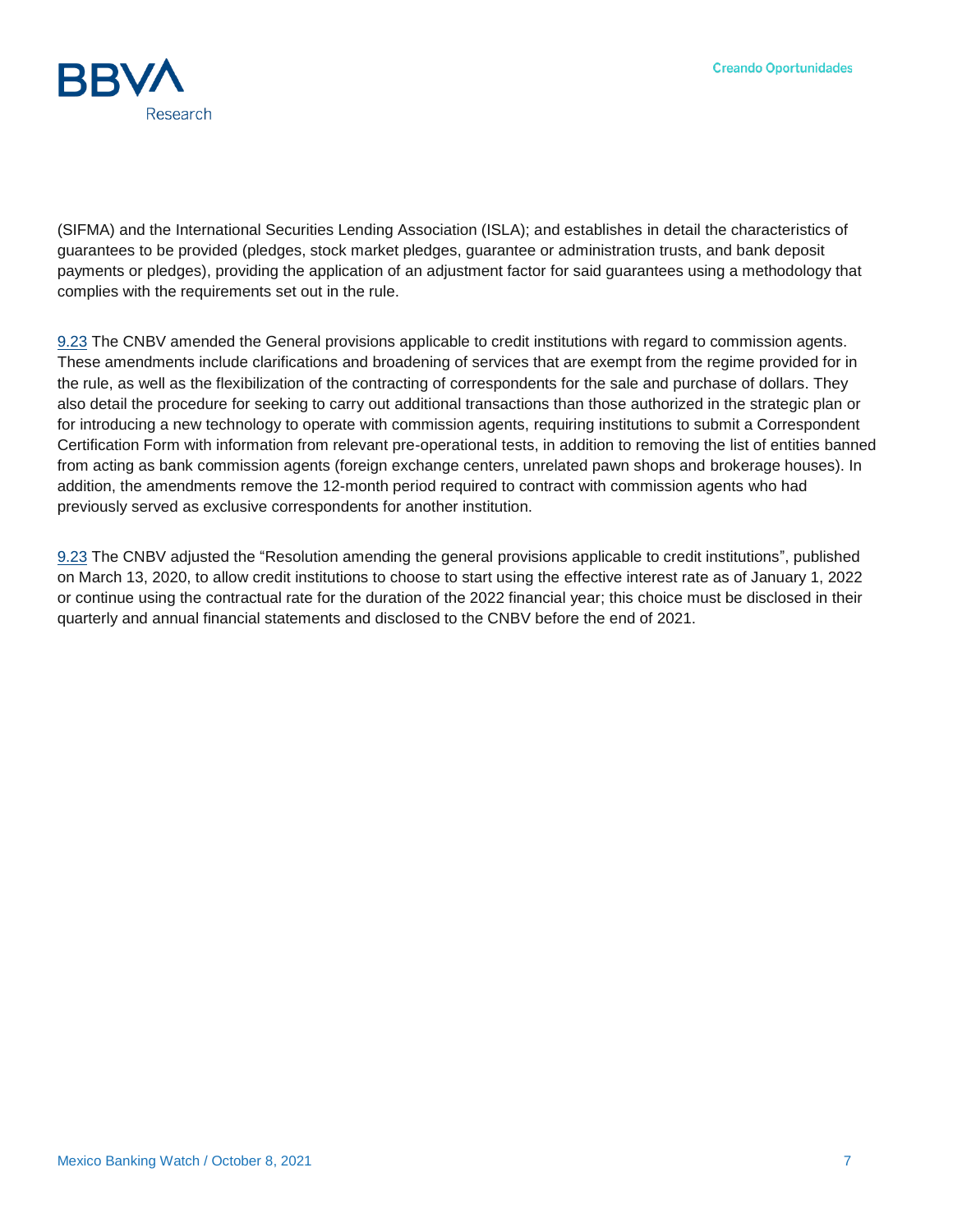

## **DISCLAIMER**

This document and the information, opinions, estimates and recommendations expressed herein, have been prepared by Banco Bilbao Vizcaya Argentaria, S.A. (hereinafter called "BBVA") to provide its customers with general information regarding the date of issue of the report and are subject to changes without prior notice. BBVA is not liable for giving notice of such changes or for updating the contents hereof.

This document and its contents do not constitute an offer, invitation or solicitation to purchase or subscribe to any securities or other instruments, or to undertake or divest investments. Neither shall this document nor its contents form the basis of any contract, commitment or decision of any kind.

**Investors who have access to this document should be aware that the securities, instruments or investments to which it refers may not be appropriate for them due to their specific investment goals, financial positions or risk profiles, as these have not been taken into account to prepare this report.** Therefore, investors should make their own investment decisions considering the said circumstances and obtaining such specialized advice as may be necessary. The contents of this document is based upon information available to the public that has been obtained from sources considered to be reliable. However, such information has not been independently verified by BBVA and therefore no warranty, either express or implicit, is given regarding its accuracy, integrity or correctness. BBVA accepts no liability of any type for any direct or indirect losses arising from the use of the document or its contents. Investors should note that the past performance of securities or instruments or the historical results of investments do not guarantee future performance.

**The market prices of securities or instruments or the results of investments could fluctuate against the interests of investors. Investors should be aware that they could even face a loss of their investment. Transactions in futures, options and securities or high-yield securities can involve high risks and are not appropriate for every investor. Indeed, in the case of some investments, the potential losses may exceed the amount of initial investment and, in such circumstances, investors may be required to pay more money to support those losses. Thus, before undertaking any transaction with these instruments, investors should be aware of their operation, as well as the rights, liabilities and risks implied by the same and the underlying stocks. Investors should also be aware that secondary markets for the said instruments may be limited or even not exist.**

BBVA or any of its affiliates, as well as their respective executives and employees, may have a position in any of the securities or instruments referred to, directly or indirectly, in this document, or in any other related thereto; they may trade for their own account or for third-party account in those securities, provide consulting or other services to the issuer of the aforementioned securities or instruments or to companies related thereto or to their shareholders, executives or employees, or may have interests or perform transactions in those securities or instruments or related investments before or after the publication of this report, to the extent permitted by the applicable law.

BBVA or any of its affiliates´ salespeople, traders, and other professionals may provide oral or written market commentary or trading strategies to its clients that reflect opinions that are contrary to the opinions expressed herein. Furthermore, BBVA or any of its affiliates' proprietary trading and investing businesses may make investment decisions that are inconsistent with the recommendations expressed herein. No part of this document may be (i) copied, photocopied or duplicated by any other form or means (ii) redistributed or (iii) quoted, without the prior written consent of BBVA. No part of this report may be copied, conveyed, distributed or furnished to any person or entity in any country (or persons or entities in the same) in which its distribution is prohibited by law. Failure to comply with these restrictions may breach the laws of the relevant jurisdiction.

This document is provided in the United Kingdom solely to those persons to whom it may be addressed according to the Financial Services and Markets Act 2000 (Financial Promotion) Order 2001 and it is not to be directly or indirectly delivered to or distributed among any other type of persons or entities. In particular, this document is only aimed at and can be delivered to the following persons or entities (i) those outside the United Kingdom, (ii) those with expertise regarding investments as mentioned under Section 19(5) of Order 2001, (iii) high net worth entities and any other person or entity under Section 49(1) of Order 2001 to whom the contents hereof can be legally revealed.

The remuneration system concerning the analyst/s author/s of this report is based on multiple criteria, including the revenues obtained by BBVA and, indirectly, the results of BBVA Group in the fiscal year, which, in turn, include the results generated by the investment banking business; nevertheless, they do not receive any remuneration based on revenues from any specific transaction in investment banking.

BBVA Bancomer and the rest of BBVA Group who are not members of FINRA (Financial Industry Regulatory Authority), are not subject to the rules of disclosure for these members.

**"BBVA Bancomer, BBVA and its subsidiaries, among which is BBVA Global Markets Research, are subject to the Corporate Policy Group in the field of BBVA Securities Markets. In each jurisdiction in which BBVA is active in the Securities Markets, the policy is complemented by an Internal Code of Conduct which complements the policy and guidelines in conjunction with other established guidelines to prevent**